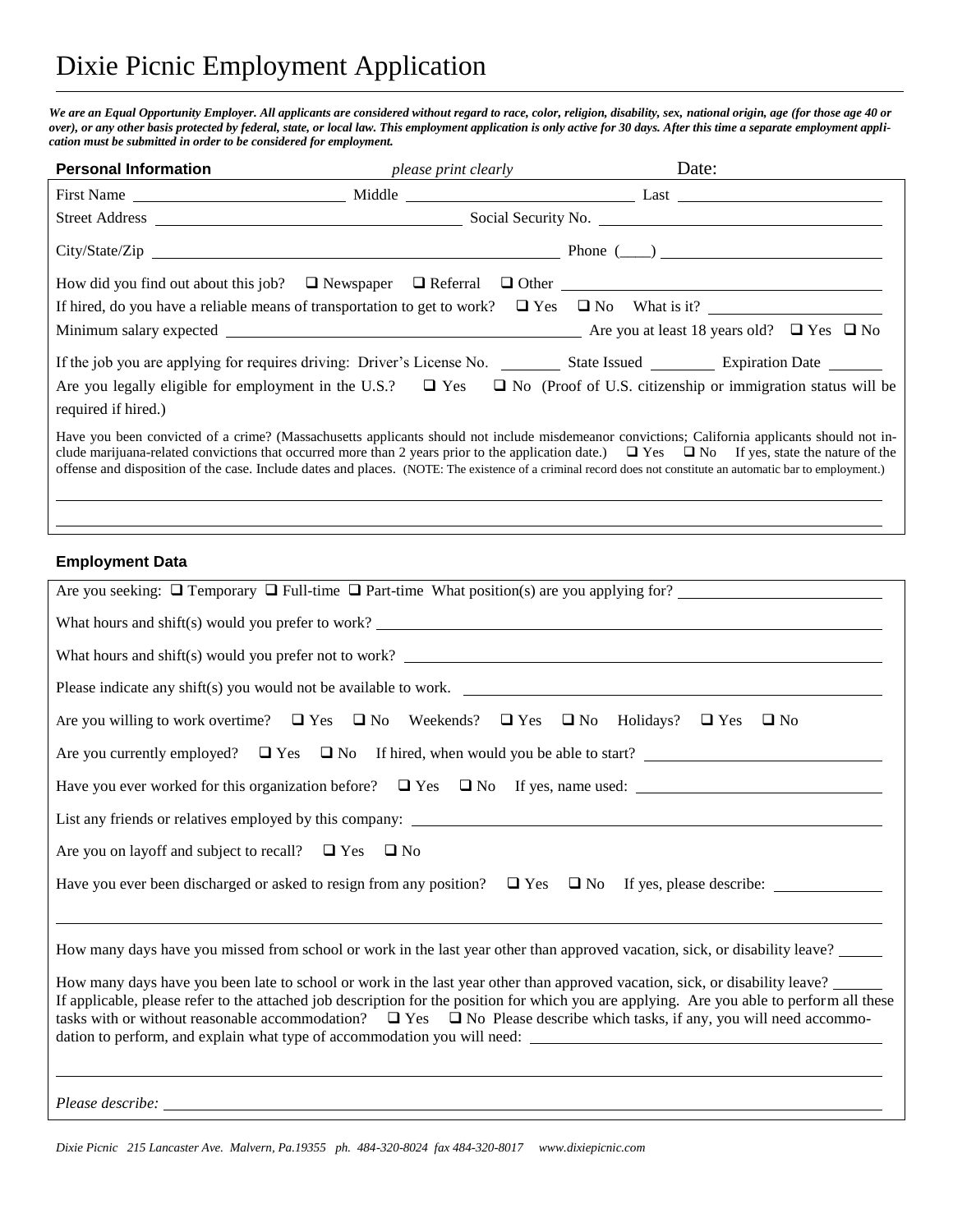#### **Education** (Check highest level attained.)

| Elementary: 1 2 3 4 5 6 7 8 Secondary: 9 10 11 12 G.E.D                                 |                     | College: 1 2 3 4 5 6 7 8 |  |
|-----------------------------------------------------------------------------------------|---------------------|--------------------------|--|
| Name of School:                                                                         | Name of School:     | Name of School:          |  |
| Location of School:                                                                     | Location of School: | Location of School:      |  |
| If in high school, are you enrolled in a recognized co-op program? $\Box$ Yes $\Box$ No |                     | Degree & Major: 2008     |  |
| If yes, identify program and school:                                                    |                     | Minor:                   |  |

# **Military Service**

| Work History (Please list your last four employers. Begin with the most recent.)<br>1. |  |
|----------------------------------------------------------------------------------------|--|
|                                                                                        |  |
|                                                                                        |  |
|                                                                                        |  |
|                                                                                        |  |
|                                                                                        |  |
| 2.                                                                                     |  |
|                                                                                        |  |
|                                                                                        |  |
|                                                                                        |  |
|                                                                                        |  |
|                                                                                        |  |
| 3.                                                                                     |  |
|                                                                                        |  |
|                                                                                        |  |
|                                                                                        |  |
|                                                                                        |  |
|                                                                                        |  |
| 4.                                                                                     |  |
|                                                                                        |  |
|                                                                                        |  |
|                                                                                        |  |
|                                                                                        |  |
|                                                                                        |  |